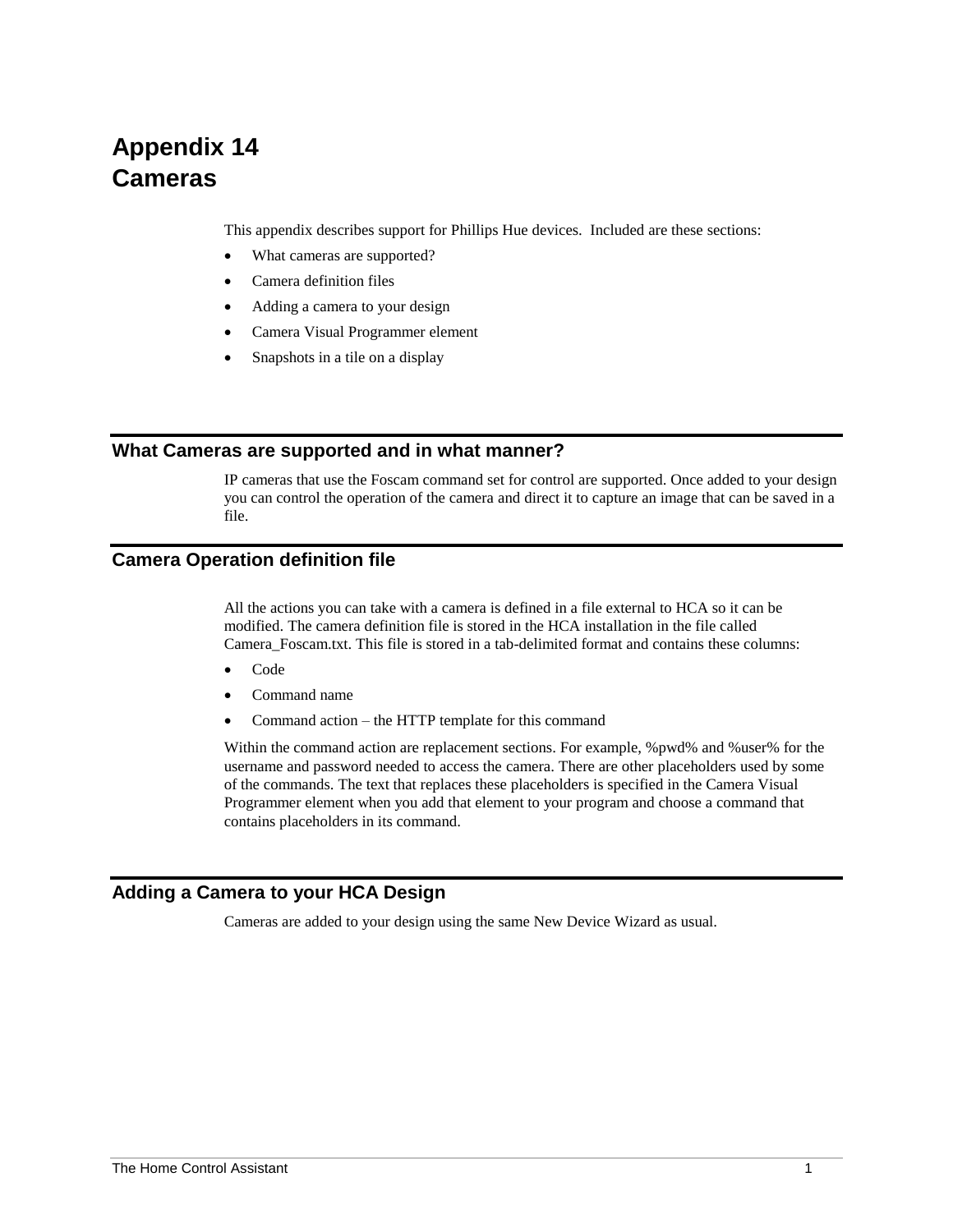| х<br>New Device Wizard - Step 3 (Home - Outside)                                                                                                                                                                                                                                                 |  |
|--------------------------------------------------------------------------------------------------------------------------------------------------------------------------------------------------------------------------------------------------------------------------------------------------|--|
| What type of device are you creating? If the device is not listed select either a similar<br>device or generic device. You can always change the properties of the device<br>later if necessary.<br>Manufacturer<br>IP Camera<br>Kind<br>All<br>Model number and description<br><b>IP Camera</b> |  |
| $Back$<br>$>$ Next<br>Finish<br>Cancel                                                                                                                                                                                                                                                           |  |

In the next step, the specific camera type and parameters are entered.

| $\mathbf{x}$<br>New Device Wizard - Step 4 of 5 (Home - Outside) |                             |        |  |  |  |
|------------------------------------------------------------------|-----------------------------|--------|--|--|--|
| The camera is at what IP address, port, and type?                |                             |        |  |  |  |
| Camera Type: Foscam                                              |                             |        |  |  |  |
| IP Address:                                                      | 192.168.0.72<br>80<br>Port: |        |  |  |  |
|                                                                  |                             |        |  |  |  |
| User name:                                                       | kimberly                    |        |  |  |  |
| Password:                                                        | kimberly                    |        |  |  |  |
|                                                                  |                             |        |  |  |  |
|                                                                  |                             |        |  |  |  |
|                                                                  |                             |        |  |  |  |
|                                                                  |                             |        |  |  |  |
|                                                                  |                             |        |  |  |  |
|                                                                  |                             |        |  |  |  |
|                                                                  |                             |        |  |  |  |
| $\leq$ Back<br>$>$ Next                                          | Finish                      | Cancel |  |  |  |

The camera type specifies what command set the camera uses. At this time the only selection is "Foscam".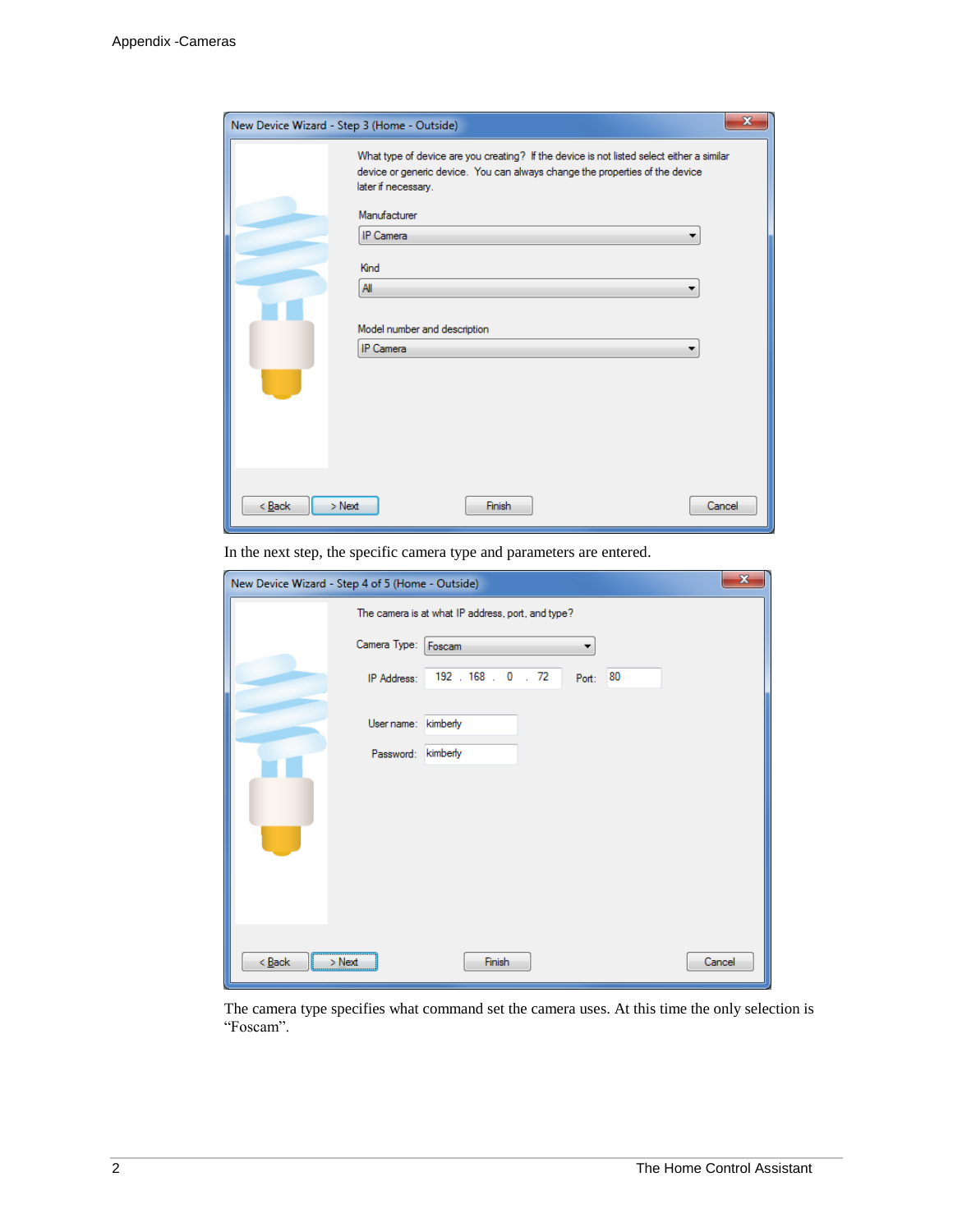## **Camera Visual Programmer Element**

Actions with the camera are done using the Camera Visual Programmer element. The camera and action are specified as well as where the result goes. If you are performing an operation like moving the camera you probably don't care about the result. If you are capturing an image then the result can be directed to a file.

| $\mathbf{x}$<br>Camera Op Properties                           |                                            |                                                                 |  |  |  |  |
|----------------------------------------------------------------|--------------------------------------------|-----------------------------------------------------------------|--|--|--|--|
| This element sends an operation to a camera                    |                                            |                                                                 |  |  |  |  |
| Camera:                                                        | Home - Outside                             |                                                                 |  |  |  |  |
| Action:                                                        | Snapshot                                   |                                                                 |  |  |  |  |
| Receive                                                        | No reply expected / Don't care about reply |                                                                 |  |  |  |  |
|                                                                | Save reply to file                         | C:\Users\Kimberly Dev2\Documents\HCA\image.jpg<br><b>Browse</b> |  |  |  |  |
|                                                                | Save reply to variable                     | Dark<br>$\overline{\phantom{a}}$                                |  |  |  |  |
| Timeout                                                        |                                            |                                                                 |  |  |  |  |
|                                                                | $\frac{4}{x}$ Seconds<br>Timeout 2         |                                                                 |  |  |  |  |
| O On timeout continue with next element                        |                                            |                                                                 |  |  |  |  |
| Continue at connector element<br>$\frac{\triangle}{\tau}$<br>1 |                                            |                                                                 |  |  |  |  |
| Log camera ops for diagnostic purposes                         |                                            |                                                                 |  |  |  |  |
| OK<br>Cancel                                                   |                                            |                                                                 |  |  |  |  |

There is a long list of operations that can be done with the camera: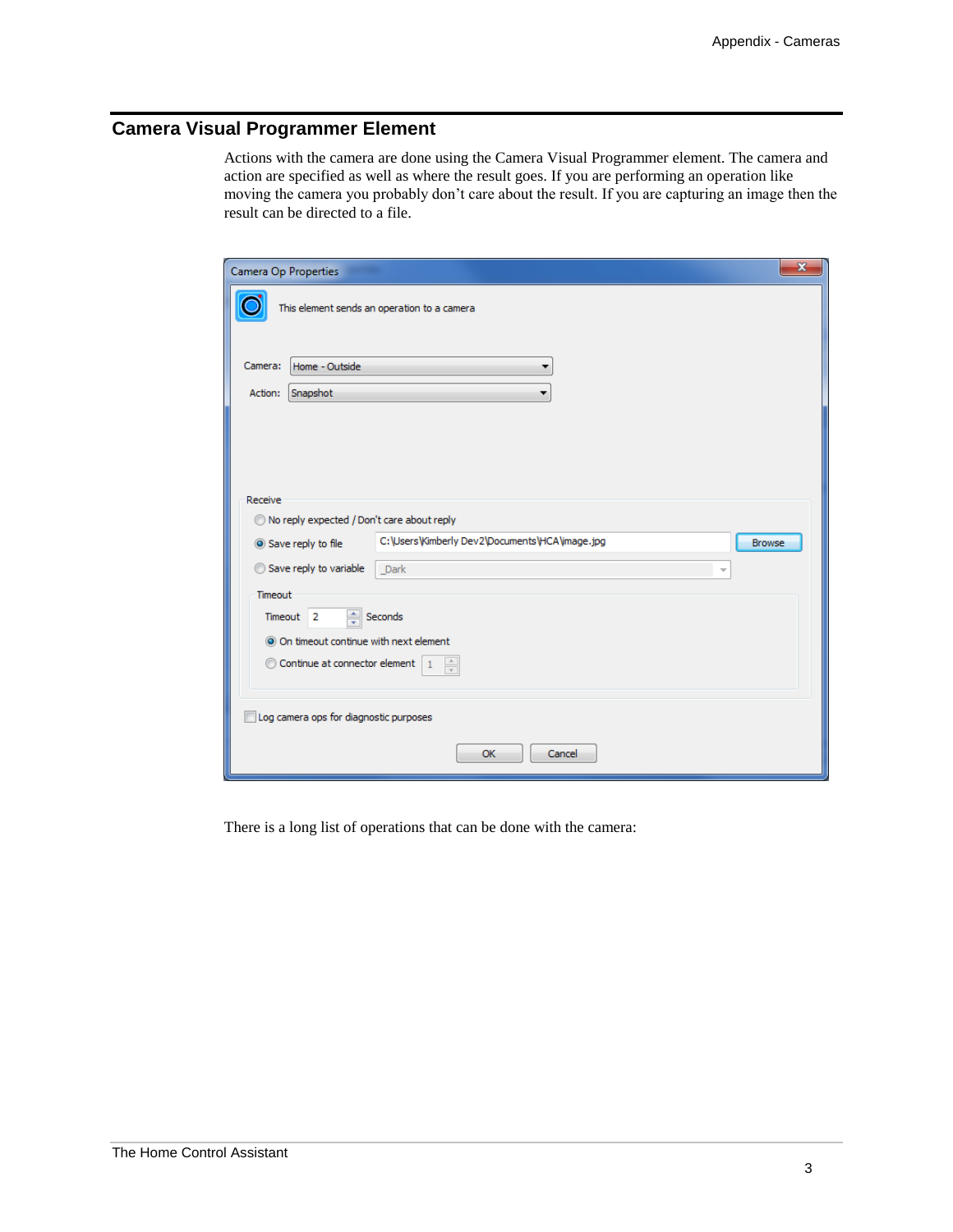

If an operation requires parameters, those can then be selected.

| Camera: Home - Outside       |  |  |  |  |  |
|------------------------------|--|--|--|--|--|
| Action: Cruise rate left<br> |  |  |  |  |  |
|                              |  |  |  |  |  |
| rate                         |  |  |  |  |  |

## **Snapshots, Tiles, and Displays**

One nice way to use the camera is to capture a snapshot to a file. You can then use the messaging element to send you the file or you could have a display that has a tile for each camera.

One type of tile is an image tile that displays an image file. If you also associate the snapshot program with a tap on the tile you can have a nice UI that updates with a tap.